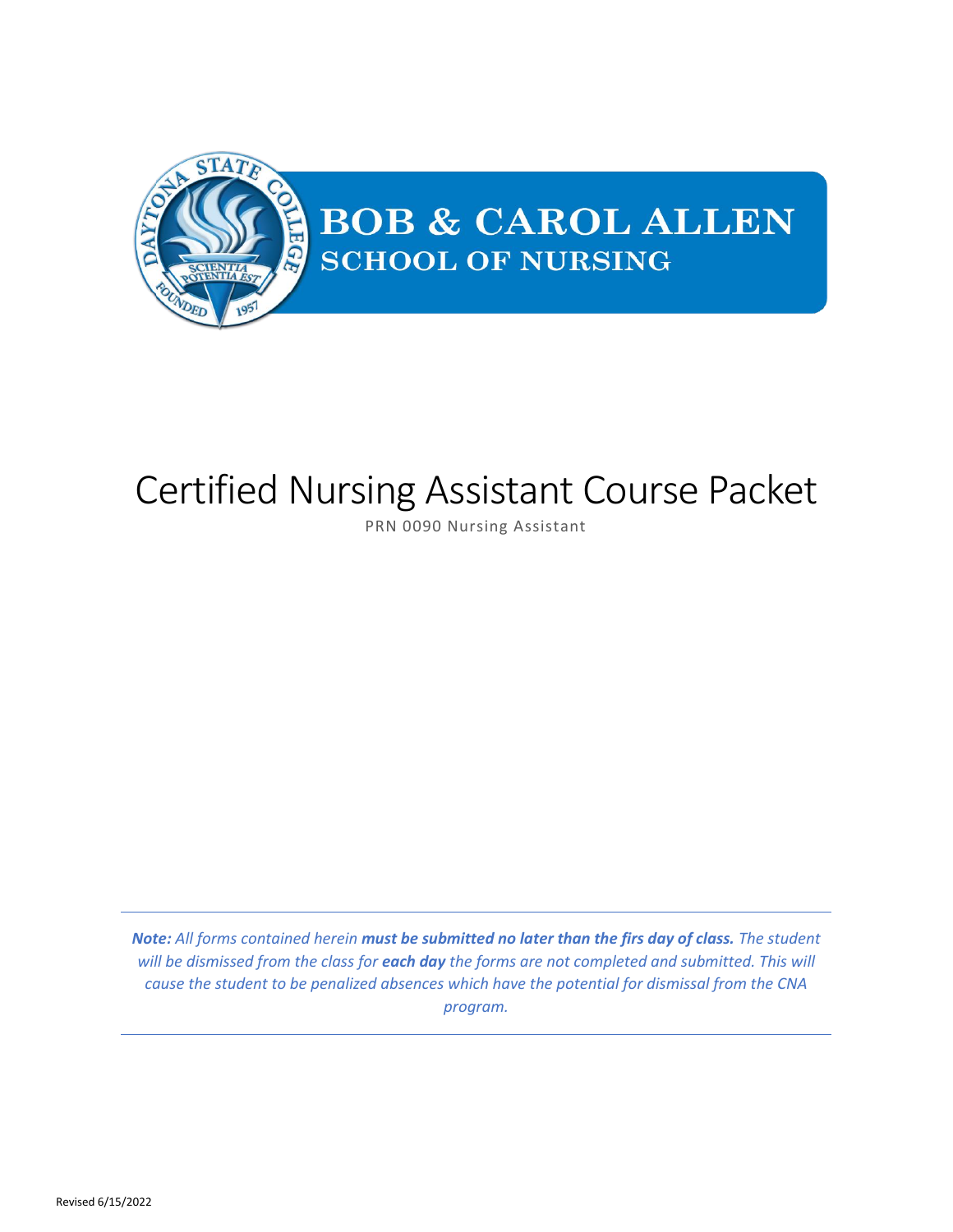

1200 West International Speedway Boulevard, Daytona Beach, FL 32114 Main (386) 506-3000; Nursing Department (386) 506-3250

Dear Applicant:

The following requirements must be completed for candidates who wish to be considered for the Certified Nursing Assistant Program (PRN 0090). It is the student's responsibility to ensure the admission requirements are met.

- Complete the Daytona State College admission process online or at any campus Admissions Office.
- A **mandatory orientation** will be held **Monday, September 12, 2022**, at the Daytona Campus, Building 320, Room 328 from  $5 - 7$  p.m. only.

### **Health/Medical Record:**

As a student in a health-related education program, **prior to the first day of class** you are required to have:

1) completed **physical examination**, 2) **verification of a negative tuberculin skin test**, 3) a **current BLS Card-Health Care Provider**, 4) **verification of immunizations**, please note: you must have proof that you have the required immunities via a titer (blood test) or a booster injection. Please make your healthcare provider aware as stated on the physical form; and 5) a cleared **Level II background check and negative drug screening prior to going into clinical. Flu Vaccine or declination is mandatory for Fall and Spring courses. COVID Vaccine (2 dose Pfizer or Moderna, or 1 dose Johnson & Johnson) or approved declination form is mandatory**. Please submit a copy of your immunization record with your physical form. If you do not have this record, you may contact your physician, clinic, or public health dept. to have a titer completed. The Hepatitis B vaccine is required and may be obtained from your physician or the Volusia County Health Department for approximately \$150.

### **Criminal Background Checks and Drug Screening:**

Your admission to the nursing program is contingent upon the satisfactory completion of both a **negative drug screening and a cleared Level II background check** consisting of a fingerprint check of state and federal criminal history information conducted through the Florida Department of Law Enforcement (FDLE) and Federal Bureau of Investigation (FBI). Instructions for obtaining a background check and drug test may be found in the CNA Packet. For acceptance and continuing enrollment in a health-related program the student must not have been found guilty, regardless of adjudication, of any offense that would disqualify the student from employment in a health care or a community health setting.

Daytona State College Allen School of Nursing complies with all clinical site requirements and restrictions with regards to medical marijuana use and any positive drug screen that may be deemed ineligible by any clinical site.

*When submitted, these records will become the property of the College, and will not be available for copying or for use to meet the requirements of outside employers. Students who are out of the program for six months or more must submit new records.*

All appropriate forms are included in this information packet:

- Acknowledgement and Consent for Release of Information
- Physical Examination form with TB test
- Background Check and Drug Screening Student Instructions **(must be completed prior to start of classes)**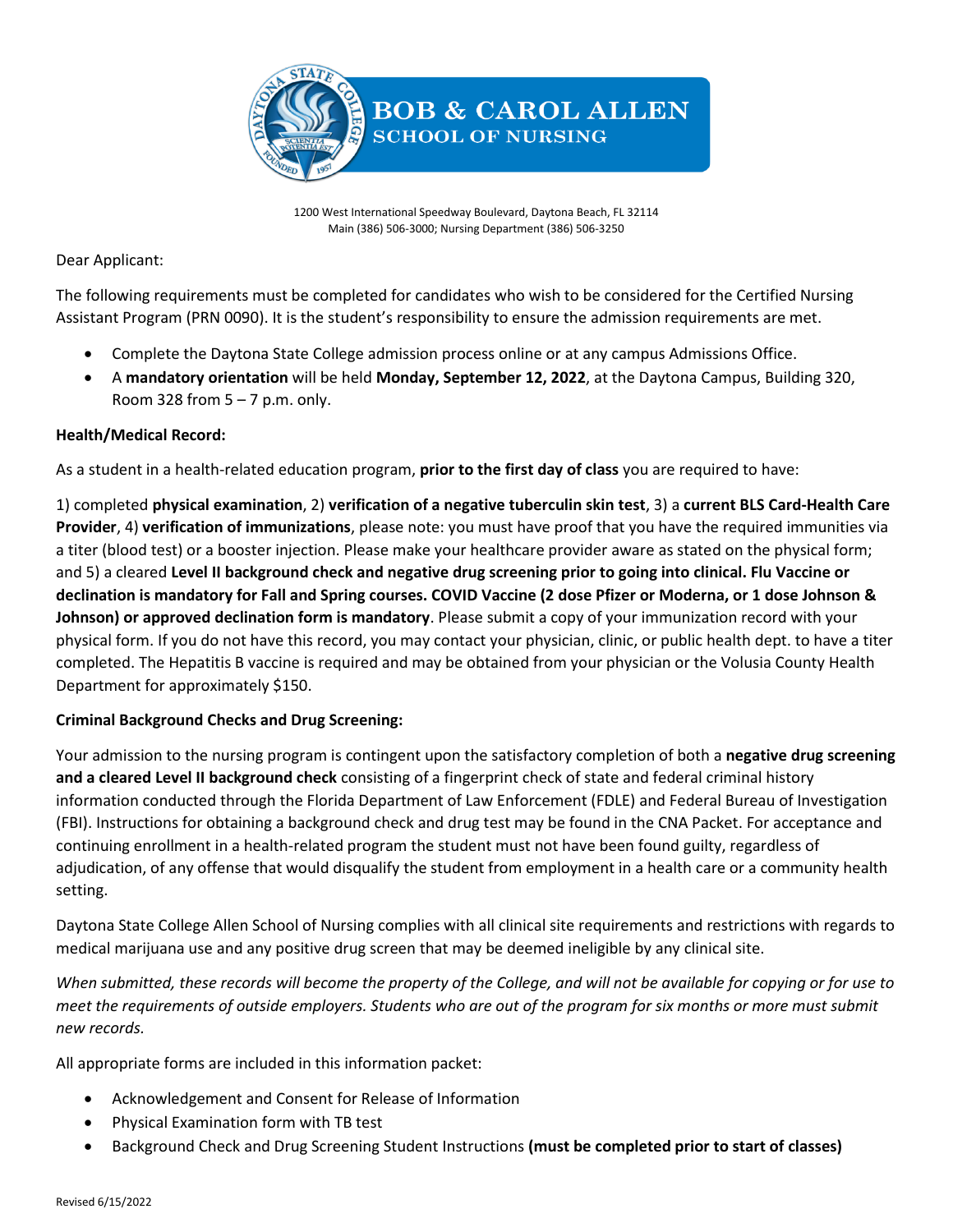• VECHS Waiver Agreement **(must be submitted after registration in CNA program)**

### **The following forms must be submitted no later than the first day of class:**

- Basic Life Support (BLS) Healthcare Provider Card *ONLY AMERICAN HEART ASSOCIATION AFFILIATED OR AMERICAN RED CROSS ACCEPTED (see sample page 4)*
- Completed Physical Examination form
- Verification of immunizations
- Written physician verification of a **negative** tuberculosis test or chest X-Ray
- VECHS Waiver

### **On the first day of class, you are required to bring the following:**

- Textbooks, notebook paper, #2 pencil, black-ink pen
- Stethoscope, box of 100 disposable gloves, box of 100 alcohol wipes
- Uniforms must be worn to class, laboratory and clinical

### *Paperwork must be submitted prior to entering the clinical setting. It would benefit the student to have all paperwork submitted by the first day of class.*

Sincerely,

Anyzoka

Dr. Amy Szoka Chair Bob & Carol Allen School of Nursing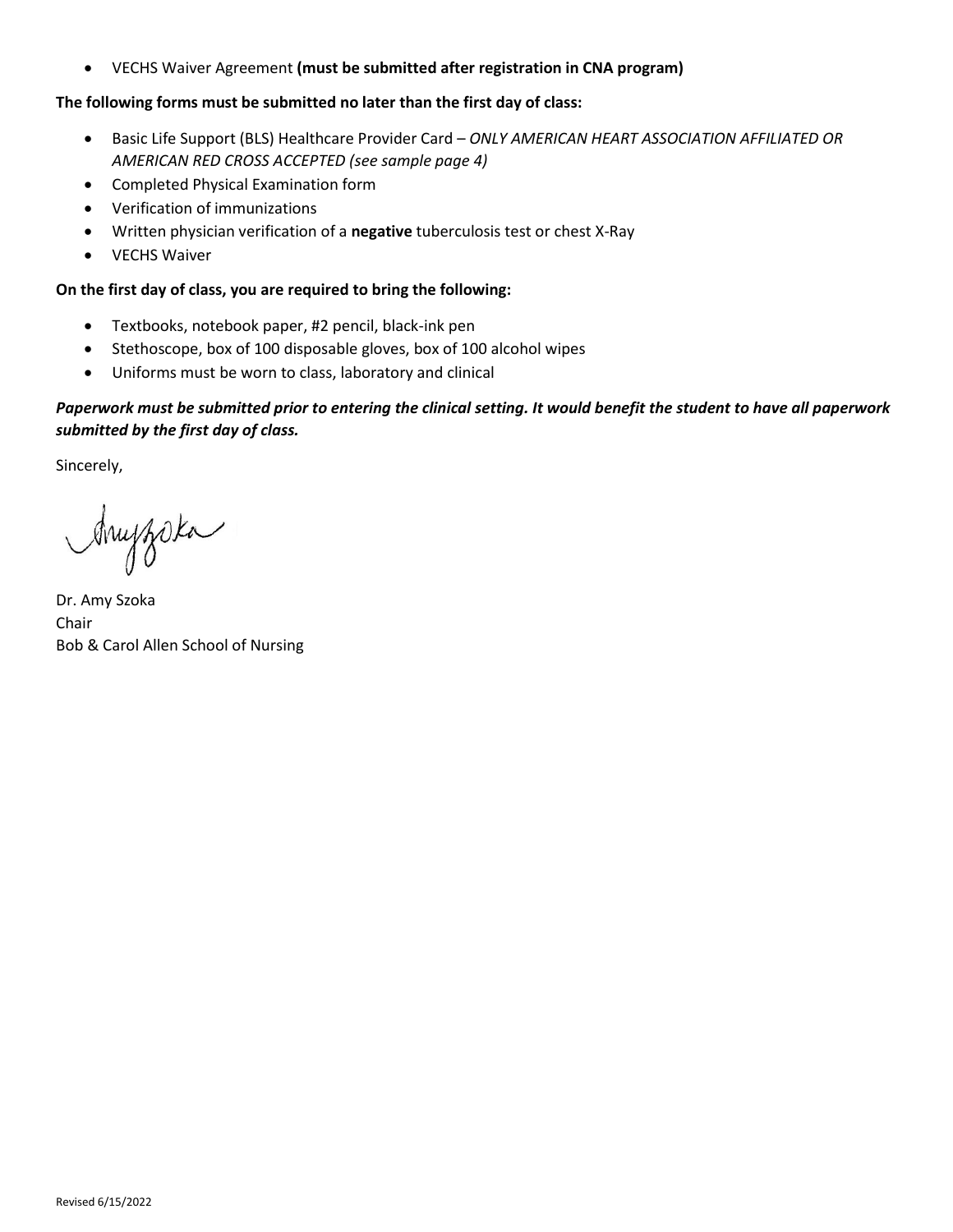# Admission Requirements

- 1. Complete an Admission Application to the College (either online or at the Admissions Office on any campus).
- 2. **Before the first day of class,** a Level II Criminal Background Check including drug screening and fingerprinting **MUST** be completed as well as a TB test, a physical, and CPR-Basic Life Support for the Health Care Provider Course.
- 3. A **mandatory orientation** is required before beginning the CNA program.
- 4. All paperwork including Physical form, Immunization records or lab titers, and copy of CPR card must be submitted by the first day of class.

**The classes for CPR MUST be American Heart Association or American Red Cross affiliated. The American Red Cross card will state Professional Rescuer, and the American Heart Association will state Health Care Provider. All others will NOT be accepted.**

### CPR Training

This training may be obtained through:

- American Red Cross (ARC) (386) 226-1400
- American Heart Association (AHA) (800) 242-8721
	- American Heart Association affiliated:
	- o Daytona State College Community Training (386) 506-3298 or 4490
	- o Daytona State College Emergency Medical Services (386) 506-3249

*The only recognized CPR certificates/cards are instructors affiliated with the American Heart Association and/or American Red Cross.*



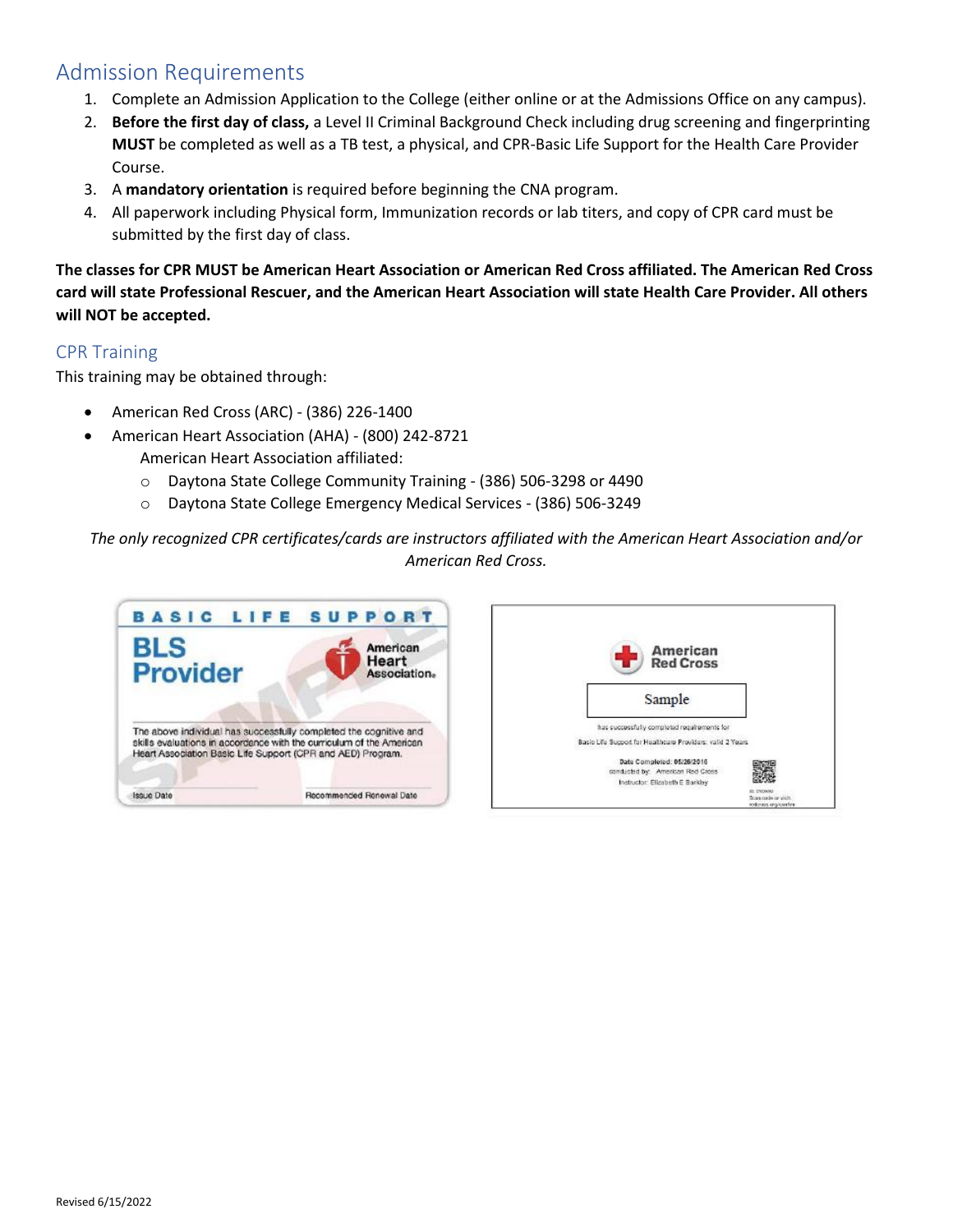# CNA Uniform Requirements

# **Ceil Blue Uniform:** Authentic Cherokee Workwear V-Neck Tunic #4700 & Utility Pant #4200 (women) or #4000 (men)

# Male Apparel and Accessories

- Men's ceil blue uniform top & pants (SEE ABOVE)
- Daytona State College patch (may purchase at the bookstore); must be sewn on left sleeve of tunic
- White socks or hose
- White shoes (without logos): closed toe, closed low heel, non-skid, non-permeable (no canvas)
- Stethoscope
- Box of 100 disposable gloves
- Box of 100 alcohol wipes
- Watch with sweep-seconds hand
- Allowed to wear one flat ring only; one pair of earrings; NO other jewelry.
- Visible tattoos must be covered
- Hair groomed and, if long, pulled back
- Facial hair must be well groomed
- No bracelets allowed
- Nails groomed and clean
- Name tag: 1"x3" royal blue background with white lettering
	- o Example: Student Name, CNA Student

Daytona State College Allen School of Nursing

### Female Apparel and Accessories

- Women's ceil blue uniform top & pants (SEE ABOVE)
- Daytona State College patch (may purchase at the bookstore); must be sewn on left sleeve of tunic
- White socks or hose
- White shoes (without logos): closed toe, closed low heel, non-skid, non-permeable (no canvas)
- Stethoscope
- Box of 100 Disposable gloves
- Box of 100 Alcohol wipes
- Watch with sweep-seconds hand
- Allowed to wear one flat ring only and one pair of earrings; NO other jewelry.
- Visible tattoos must be covered
- Hair groomed and, if long, pulled back
- No bracelets allowed
- Nails groomed and clean (\*\*artificial nails not allowed\*\*)
- Name tag: 1"x3" royal blue background with white lettering
	- o Example: Student Name, CNA Student
		- Daytona State College Allen School of Nursing

*Uniforms must be worn on the first day of class.*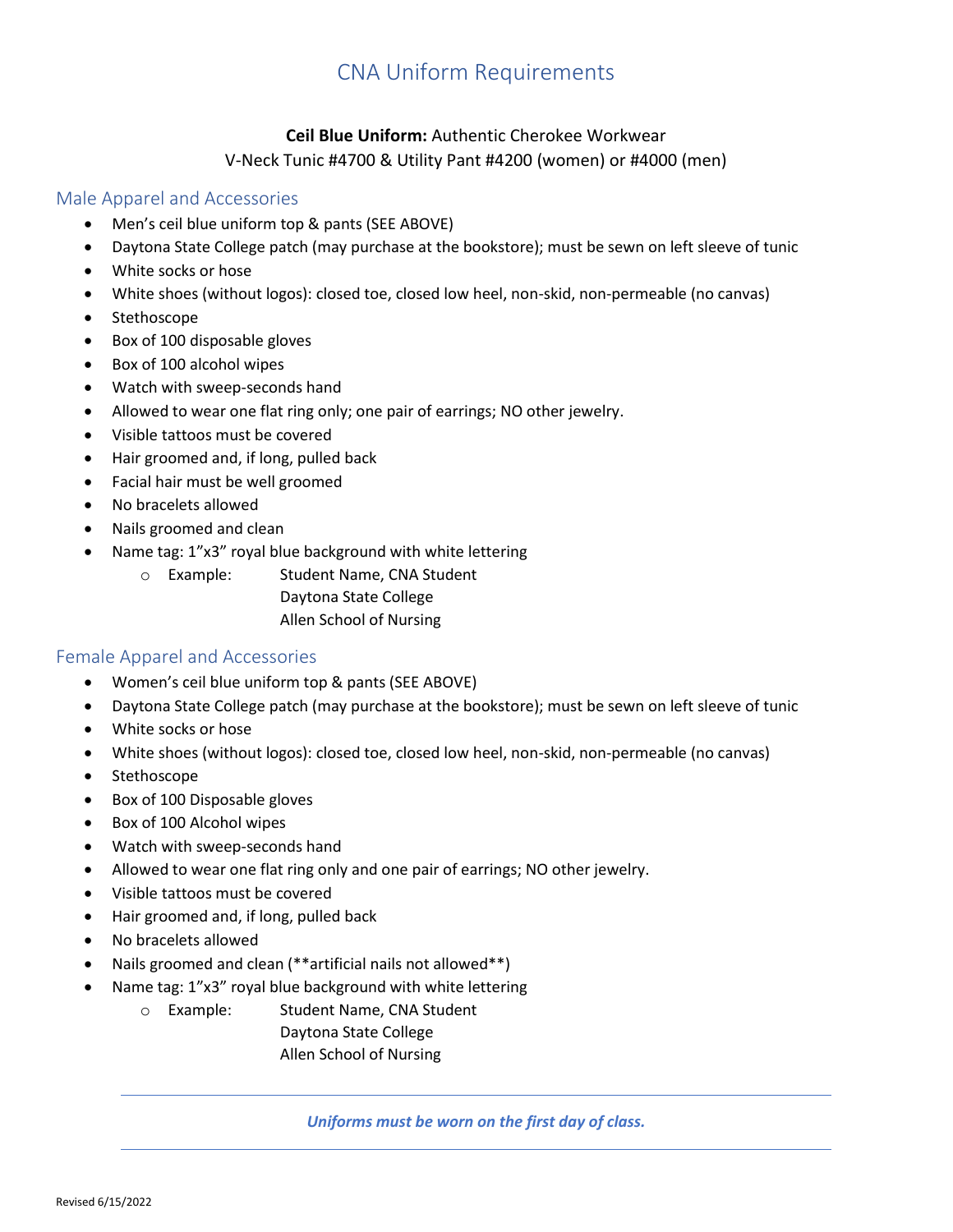# Healthcare Personnel Vaccination Recommendations

Vaccines and Recommendations in Brief **COVID-19** – If not up to date, provide COVID-19 vaccine according to current CDC recommendations (see

[www.cdc.gov/vaccines/hcp/acip-recs/vacc](http://www.cdc.gov/vaccines/hcp/acip-recs/vacc-specific/covid-19.html)[specific/covid-19.html\).](http://www.cdc.gov/vaccines/hcp/acip-recs/vacc-specific/covid-19.html)

**Hepatitis B** – If no previous dose, give either 2 doses of Heplisav-B or a 3-dose series of either Engerix-B or Recombivax HB. For HCP who perform tasks that may involve exposure to blood or body fluids, obtain antibody serology 1–2 months after final dose.

**Influenza** – Give 1 dose of influenza vaccine annually. Inactivated injectable vaccine is given IM. Live attenuated influenza vaccine (LAIV) is given intranasally.

**MMR** – For healthcare personnel (HCP) born in 1957 or later without serologic evidence of immunity or prior vaccination, give 2 doses of MMR, 4 weeks apart. For HCP born prior to 1957, see below. Give subcutaneously (Subcut).

**Varicella (chickenpox)** – For HCP who have no serologic proof of immunity, prior vaccination, or diagnosis or verification of a history of varicella or herpes zoster (shingles) by a healthcare provider, give 2 doses of varicella vaccine, 4 weeks apart. Give Subcut.

**Tetanus, diphtheria, pertussis** – Give 1 dose of Tdap as soon as feasible to all HCP who have not received Tdap previously and to pregnant HCP with each pregnancy (see below). Give Td or Tdap boosters every 10 years thereafter. Give IM.

**Meningococcal** – Give both MenACWY and MenB to microbiologists who are routinely exposed to isolates of Neisseria meningitidis. As long as risk continues: boost with MenB after 1 year, then every 2–3 years thereafter; boost with MenACWY every 5 years. Give MenACWY and MenB IM.

*Hepatitis A, typhoid, and polio vaccines are not routinely recommended for HCP who may have onthe-job exposure to fecal material.*

#### Hepatitis B

All healthcare personnel (HCP) who cannot document previous vaccination should receive either a 2-dose series of Heplisav-B at 0 and 1 month or a 3-dose series of either Engerix-B or Recombivax HB at 0, 1, and 6 months. HCP who perform tasks that may involve exposure to blood or body fluids should be tested for hepatitis B surface antibody (anti-HBs) 1–2 months after dose #2 of Heplisav-B or dose #3 of Engerix-B or Recombi- vax HB to document immunity.

- If anti-HBs is at least 10 mIU/mL (positive), the vaccinee is immune. No further serologic testing or vaccination is recommended.
- If anti-HBs is less than 10 mIU/mL (negative), the vaccinee is not protected from hepatitis B virus

(HBV) infection and should receive another 2-dose or 3-dose series of HepB vaccine on the routine schedule, followed by anti-HBs testing 1–2 months later. A vaccinee whose anti-HBs remains less than 10 mIU/mL after 2 complete series is considered a "non-responder."

For non-responders: HCP who are non-responders should be considered susceptible to HBV and should be counseled regarding precautions to pre- vent HBV infection and the need to obtain HBIG prophylaxis for any known or probable parenteral exposure to hepatitis B surface antigen (HBsAg)- positive blood or blood with unknown HBsAg status. It is also possible that non-responders are people who are HBsAg positive. HBsAg testing is recommended. HCP found to be HBsAg positive should be counseled and medically evaluated.

**For HCP with documentation of a complete 2-dose (Heplisav-B) or 3-dose (Engerix-B or Recombivax HB) vaccine series but no documentation of anti-HBs of at least 10 mIU/mL (e.g., those vaccinated in childhood):** HCP who are at risk for occupational blood or body fluid exposure might undergo anti-HBs testing upon hire or matriculation. See references 2 and 3 for details.

#### Influenza

All HCP, including physicians, nurses, paramedics, emergency medical technicians, employees of nursing homes and chronic care facilities, students in these professions, and volunteers, should receive annual vaccination against influenza. Live attenuated influenza vaccine (LAIV) may be given only to nonpregnant healthy HCP age 49 years and younger. Inactivated injectable influenza vac- cine (IIV) is preferred over LAIV for HCP who are in close contact with severely immunosuppressed patients (e.g., stem cell transplant recipients) when they require protective isolation.

#### Measles, Mumps, Rubella (MMR)

HCP who work in medical facilities should be immune to measles, mumps, and rubella.

- HCP born in 1957 or later can be considered immune to measles, mumps, or rubella only if they have documentation of (a) laboratory confirmation of disease or immunity or (b) appropriate vaccination against measles, mumps, and rubella (i.e., 2 doses of live measles and mumps vaccines given on or after the first birthday and separated by 28 days or more, and at least 1 dose of live rubella vaccine). HCP with 2 documented doses of MMR are not recommended to be serologically tested for immunity; but if they are tested and results are negative or equivocal for measles, mumps, and/or rubella, these HCP should be considered to have presumptive evidence of immunity to measles, mumps, and/or rubella and are not in need of additional MMR doses. Although birth before 1957 is considered acceptable evidence of measles, mumps, and rubella
	- immunity, 2 doses of MMR vaccine should be considered for unvaccinated HCP born before 1957

who do not have laboratory evidence of disease or immunity to measles and/or mumps. One dose of MMR vaccine should be considered for HCP with no laboratory evidence of disease or immunity to rubella. For these same HCP who do not have evidence of immunity, 2 doses of MMR vaccine are recommended during an outbreak of measles or mumps and 1 dose during an outbreak of rubella.

#### Varicella

All HCP should be immune to varicella. Evidence of immunity in HCP includes documentation of 2 doses of varicella vaccine given at least 28 days apart, laboratory evidence of immunity, laboratory confirmation of disease, or diagnosis or veri fication of a history of varicella or herpes zoster

(shingles) by a healthcare provider.

#### Tetanus/Diphtheria/Pertussis (Td/Tdap)

All HCPs who have not or are unsure if they have previously received a dose of Tdap should receive a dose of Tdap as soon as feasible, without regard to the interval since the previous dose of Td. Pregnant HCP should be revaccinated during each pregnancy. All HCPs should then receive

Td or Tdap boosters every 10 years thereafter.

#### Meningococcal

Microbiologists who are routinely exposed to isolates of N. meningitidis should be vaccinated with both MenACWY and MenB vaccines. The two vaccines may be given concomitantly but at different anatomic sites, if feasible.

#### References

- 1. CDC. Immunization of Health-Care Personnel: Recommenda- tions of the Advisory Committee on Immunization Practices (ACIP)[. MMWR, 2011;](https://www.cdc.gov/mmwr/preview/mmwrhtml/rr6007a1.htm?s_cid=rr6007a1_w)  [60\(RR-7\).](https://www.cdc.gov/mmwr/preview/mmwrhtml/rr6007a1.htm?s_cid=rr6007a1_w)
- 2. CDC. Prevention of Hepatitis B Virus Infection in the United States. Recommendations of the Advisory Committee on Immunization Practices. [MMWR, 2018; 67\(RR1\):1](https://www.cdc.gov/mmwr/volumes/67/rr/rr6701a1.htm)–30.
- 3. IAC. Pre-exposure Management for Healthcare Personnel with a Documented Hepatitis B Vaccine Series Who Have Not Had Post-vaccination Serologic Testing. Accessed a[t www.immunize.](http://www.immunize.org/catg.d/p2108.pdf) [org/catg.d/p2108.pdf.](http://www.immunize.org/catg.d/p2108.pdf)

*For additional specific ACIP recommendations, visit CDC's website at [www.cdc.gov/vaccines/hcp/acip](http://www.cdc.gov/vaccines/hcp/acip-recs/vacc-specific/index.html)[recs/vacc-specific/](http://www.cdc.gov/vaccines/hcp/acip-recs/vacc-specific/index.html) [index.html](http://www.cdc.gov/vaccines/hcp/acip-recs/vacc-specific/index.html) or visit IAC's website at [www.immunize.org/acip.](http://www.immunize.org/acip)*

### Immunization Action Coalition

St. Paul Minnesota – (651) 647-9009 [www.immunize.org](http://www.immunize.org/)

#### [www.vaccineinformation.org](http://www.vaccineinformation.org/)

[www.immunize.org/catg.d/p2017.pdf](http://www.immunize.org/catg.d/p2017.pdf) - Item #P2017 (10/21)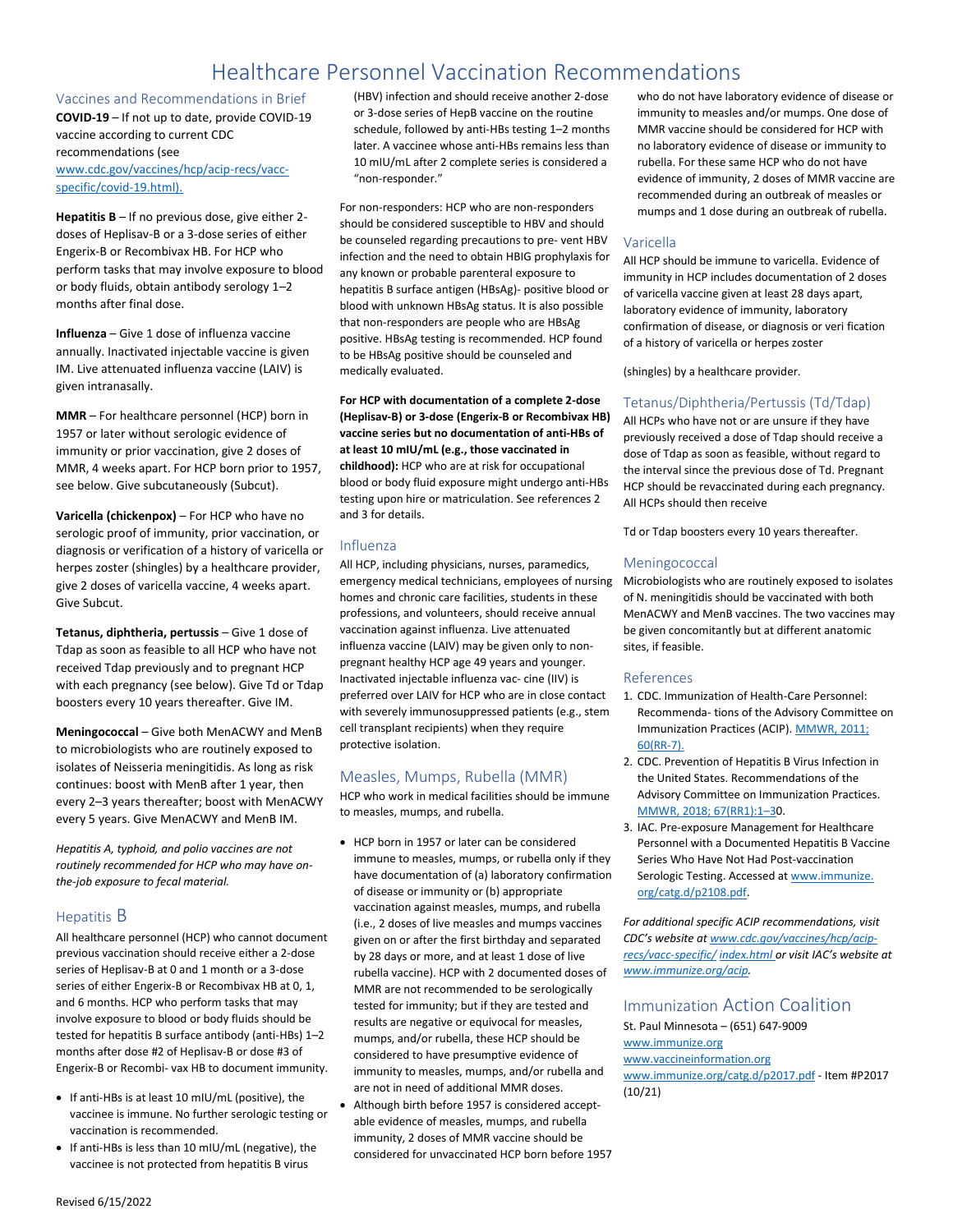

# Acknowledgement and Consent for Release information

This is to acknowledge that I have received a copy of the Student Nursing Handbook and I have read and understand the contents thereof. I hereby agree to abide by its regulations.

I understand that this form must be submitted to the classroom instructor during the first week of class.

I agree to have my personal, educational, health and background records released to professional organizations/health care agencies requesting that information.

I understand that the nursing department may be required to copy my personal information for professional organizations/health care agencies such as driver's license, social security card or additional documents to receive clearance for clinical placement.

I agree to have my social security number released, to the Florida Board of Nursing for application for licensure, as well as professional organizations/health care agencies.

I agree to have information regarding my attendance and performance released for financial aid purposes.

I understand that I may not participate in any nursing program until I have all my records on file in the nursing department (health, CPR, drug screen and background checks) and that these records must be kept updated, or I could be withdrawn from the program.

I understand that orientation to clinical facilities is mandatory. Absence for any reason will result in withdrawal from the course.

I understand that information that has been disclosed to me from the patient's privacy is protected by state and federal law. State law prohibits me from making any disclosure of medical information without the specific written consent of the person to whom such information pertains, or as otherwise permitted by federal, state, or local law.

Changes may be made to departmental, division or college guidelines at any time. Should a change occur, students will be notified verbally and in writing as to what the change entails and the date it will take effect. Students will be given a copy of the change to keep for their records, and one to sign which will be included in their file.

Print Name Student ID#

Signature Date Date of the Date of the Date of the Date of the Date of the Date of the Date of the Date of the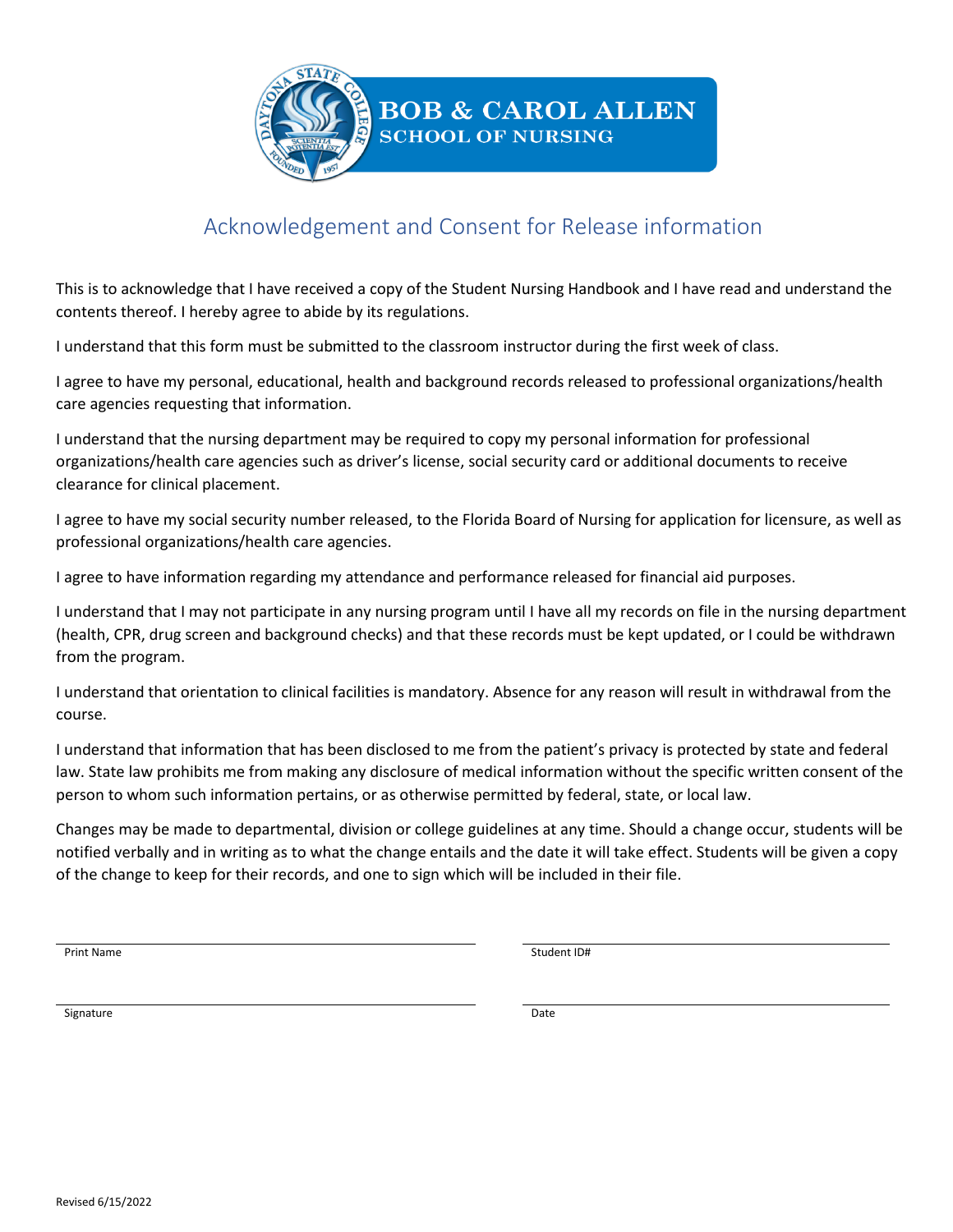

# CNA New Student Requirements

Go to [www.CastleBranch.com](http://www.castlebranch.com/), then to "Place Order" & enter the package code for the CNA program: DG52

You will then proceed to CertifiedProfile where you will enter your personal information and create your account. CertifiedProfile is a secure platform that allows you to order your drug test and fingerprints online and submit your paperwork. Follow the prompts and enter your payment information. The total price is \$130.00 and includes your fingerprinting (which will provide us with the background check results), your initial drug test and the document tracker.

Once you have placed your order, you will be immediately directed to your profile. Here you will see your background check, drug test and medical document manager listed on your profile including what is needed for each requirement.

For acceptance and continuing enrollment in a health-related program the student must not have been found guilty, regardless of adjudication, of any offense that would disqualify the student from employment in a health care or a community health setting. Daytona State College, Allen School of Nursing complies with all clinical site requirements and restrictions with regards to medical marijuana use and any positive drug screen that may be deemed ineligible by any clinical site.

For assistance uploading documents, click the "Need Help?" button on the website. For assistance with the drug test and fingerprints, refer to the instruction sheet provided.

Please use this checklist to assemble the required documents for entry into the CNA program.

- **1. \_\_\_\_\_ Physical Exam Form –** All areas must be filled out
- **2. \_\_\_\_\_ TB –** Submit copy of negative results or chest x-ray results
- **3. \_\_\_\_\_ Tetanus –** Submit copy of Td or Tdap immunization record within 10 years
- **4. \_\_\_\_\_ MMR –** Submit copy of immunization records or lab proof of positive IgG titer results
- **5. \_\_\_\_\_\_ Chicken Pox –** Submit copy of immunization records or lab proof of positive IgG titer results
- **6. \_\_\_\_\_ Flu shot –** Submit copy of Flu shot record for the season September to March
- **7. \_\_\_\_\_ Hepatitis B –** Submit copy of immunization records or lab proof of positive IgG titer results
- **8. \_\_\_\_ COVID –** Submit copy of immunization record (2 dose Pfizer or Moderna or 1 dose Johnson & Johnson) or approved declination from Allen School of Nursing
- **9. \_\_\_\_\_ Physician has certified #10**
- **10. \_\_\_\_\_ Physician has signed, dated, and filled in the bottom of the form**
- **11. \_\_\_\_\_ CPR Basic Life Support for the Healthcare Provider –** Must be American Heart Association or American Red Cross course. Submit copy of front and back of signed card
- **12. \_\_\_\_\_ Negative Drug Screening –** Submit copy to the Drug Test Re-Check requirement
- **13. \_\_\_\_\_ Background Check –** Cleared through the School of Nursing

*Physical exam form, TB test, and flu shot must be dated no later than 1 year prior to your entry into the nursing program.*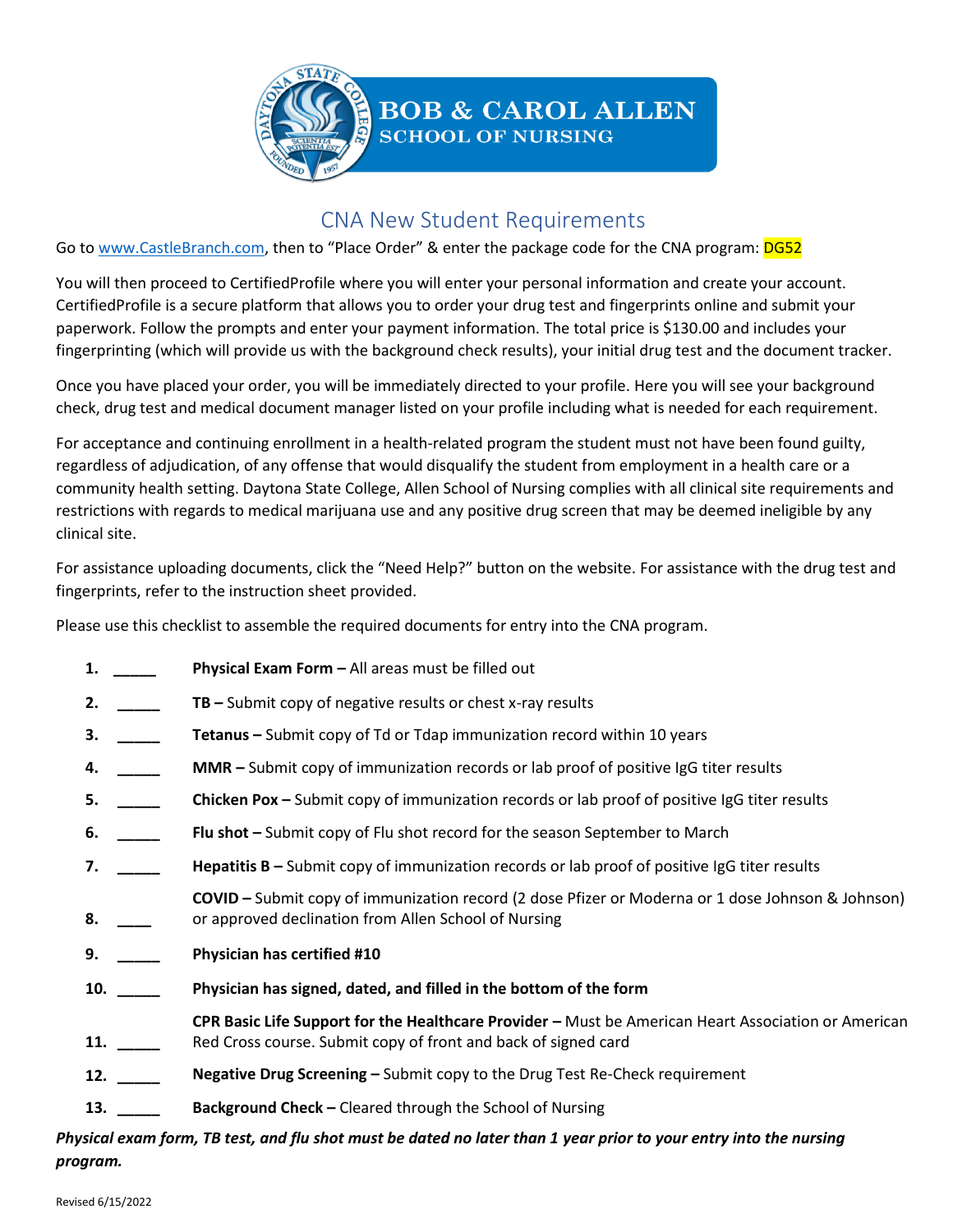# Drug Test and Fingerprint Instructions

**Once you have registered on the [www.CastleBranch.com](http://www.castlebranch.com/) website and created your account, you will see the following screen:**

|    | <b>To-Do Lists</b>                                                                                                                                                                                                                                                                                                                                   |                                       |                            | <b>SERVICES</b><br><b>FAQ</b> |
|----|------------------------------------------------------------------------------------------------------------------------------------------------------------------------------------------------------------------------------------------------------------------------------------------------------------------------------------------------------|---------------------------------------|----------------------------|-------------------------------|
|    | <b>Active To-Do Lists</b>                                                                                                                                                                                                                                                                                                                            | Incomplete/Rejected requirements      | Overdue requirements       |                               |
| ۵. | <b>Drug Test</b><br>After completing your drug test, please allow 3-5 business days for your results to be uploaded into your account. When your results are available for viewing, a<br>"view results" link will replace the percent complete status bar above. Completed results will be archived to the Drug Test folder in your Document Center. |                                       |                            | 1 requirement                 |
|    | Florida FDLE Fingerprints - Daon<br>Applicant will access our partner website to register to complete their fingerprint scan requirement. Results are returned to the School Administrator to determine<br>Placement Eligibility.                                                                                                                    |                                       | 4 requirements             | Status: Incomplete            |
|    | Requirement                                                                                                                                                                                                                                                                                                                                          | Type                                  | Date Due                   | <b>Status</b>                 |
|    | 1. Fingerprinting Instruction Form                                                                                                                                                                                                                                                                                                                   | File Download with Confirm<br>Receipt |                            | <b>INCOMPLETE</b>             |
|    | Please download the fingerprinting instruction form. Click the link to download the form<br>and then check the confirmation box.                                                                                                                                                                                                                     | CertifiedProfile                      | 01/24/2013 11:10:07 AM EST |                               |
|    | <b>Download File</b><br>Received                                                                                                                                                                                                                                                                                                                     |                                       |                            |                               |
|    |                                                                                                                                                                                                                                                                                                                                                      | <b>SUBMIT</b>                         |                            |                               |

Click on "Drug Test" then click on "Take Your Drug Test" and from here you click on "Download and Print". NOTE: The form is available to you within 24 hours after you create your Certified Profile. Print and take to Drug Testing Facility.

Click on "Florida FDLE Fingerprints – Daon" then click on "File Download with Confirm Receipt" then click on "Download File". This information will be used for Daon's Website.

Click on "Access Daon's Website" and then click on the web address link. This will take you to the fingerprinting website. Use the download file from above to enter in appropriate information. Create your account and enter in the necessary information.

**PROGRAM** – VECHS VOLUNTEER **ORI** – V64020008 **REASON** – VOLUNTEER

### **Please note: Payments are billed t[o www.CastleBranch.com.](http://www.castlebranch.com/) You do not pay anything directly to Daon including their facility.**

Please print out your confirmation page and bring it with you to your fingerprinting appointment.

After you place your order through certified background, your drug test results will be posted directly to your CertifiedProfile account. You will be notified if there is any missing information needed in order to process your order. Your order will show as "In Process" until it has been completed in its entirety. Your fingerprint results are sent directly to the school from the Florida Department of Law Enforcement (FDLE).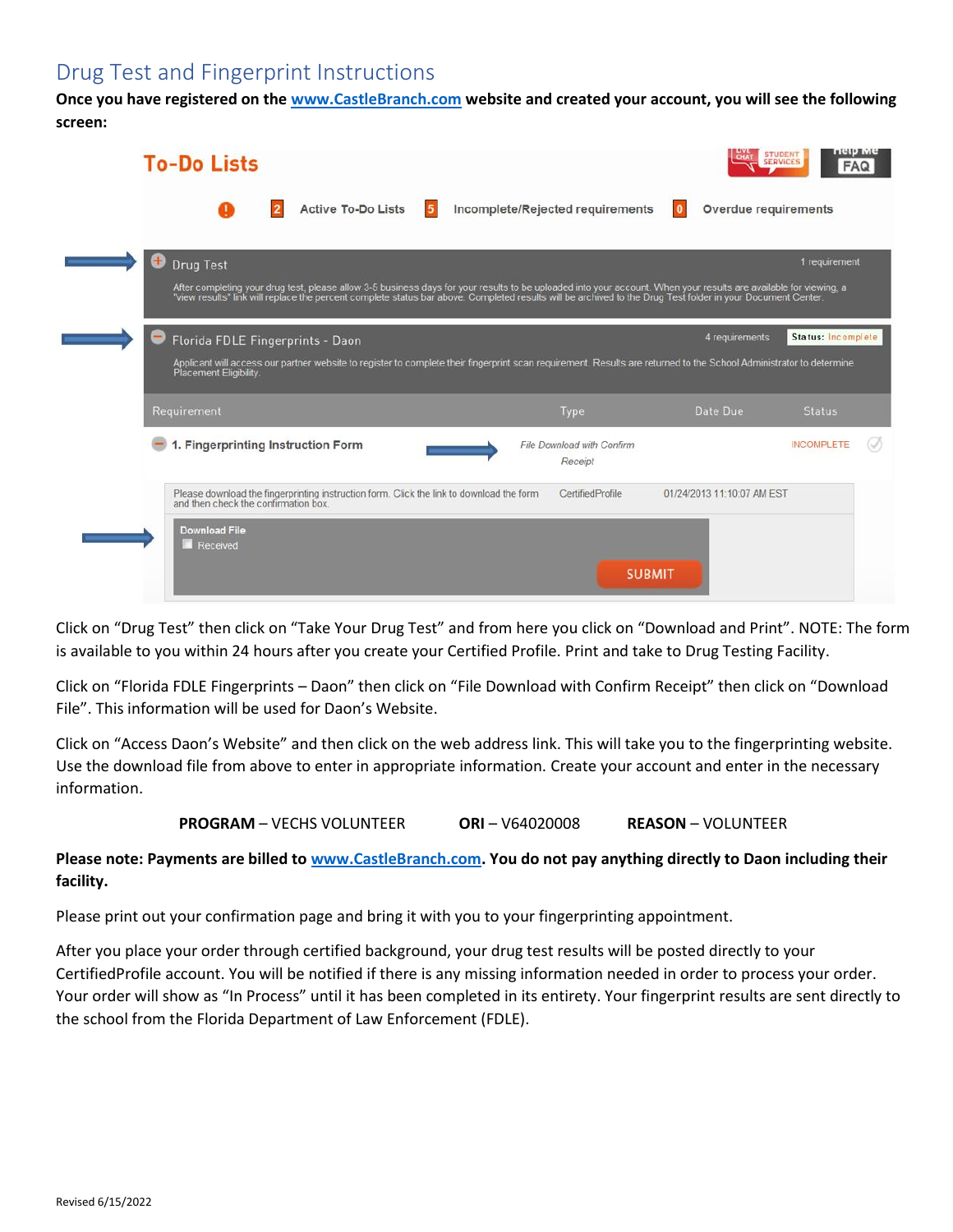|                                                                                                                                                                                                                                  |                                  | <b>BOB &amp; CAROL ALLEN</b><br><b>SCHOOL OF NURSING</b> |               |  |  |  |  |
|----------------------------------------------------------------------------------------------------------------------------------------------------------------------------------------------------------------------------------|----------------------------------|----------------------------------------------------------|---------------|--|--|--|--|
|                                                                                                                                                                                                                                  |                                  |                                                          |               |  |  |  |  |
|                                                                                                                                                                                                                                  | <b>Physical Examination Form</b> |                                                          |               |  |  |  |  |
| Student Name<br>Month/Year entering the program /<br>Please print                                                                                                                                                                |                                  |                                                          |               |  |  |  |  |
| <b>Program</b> (select one): $\Box$ ADN $\Box$ Transition $\Box$ PN                                                                                                                                                              |                                  |                                                          | $\square$ CNA |  |  |  |  |
| <b>IMMUNIZATIONS</b>                                                                                                                                                                                                             |                                  |                                                          |               |  |  |  |  |
| 1. TUBERCULOSIS (MANTOUX OR PPD): Must be within one (1) year<br>PPD: Date: _______________________Date Read: ________________________Positive or Negative: ___________________                                                  |                                  |                                                          |               |  |  |  |  |
| or if positive, Chest X-Ray: _____________, (Chest X-Ray report within 1 year must be submitted with DSC Positive PPD Questionnaire)                                                                                             |                                  |                                                          |               |  |  |  |  |
| 2. TETANUS: Tdap or Td booster within 10 years: Date ________________ Type (please select one): $\Box$ Tdap or $\Box$ Td                                                                                                         |                                  |                                                          |               |  |  |  |  |
| 3. MMR (Measles, Mumps, Rubella): Immunization record of two doses of vaccine at least four weeks apart or lab proof                                                                                                             |                                  |                                                          |               |  |  |  |  |
| of positive IgG titer via blood test.                                                                                                                                                                                            |                                  |                                                          |               |  |  |  |  |
|                                                                                                                                                                                                                                  |                                  |                                                          |               |  |  |  |  |
|                                                                                                                                                                                                                                  |                                  |                                                          |               |  |  |  |  |
| 4. VARICELLA (Chickenpox): Immunization record of two doses of vaccine at least four weeks apart or lab proof of                                                                                                                 |                                  |                                                          |               |  |  |  |  |
| positive IgG titer via blood test. Personal history of varicella is not acceptable.                                                                                                                                              |                                  |                                                          |               |  |  |  |  |
|                                                                                                                                                                                                                                  |                                  |                                                          |               |  |  |  |  |
|                                                                                                                                                                                                                                  |                                  |                                                          |               |  |  |  |  |
| 5. INFLUENZA: One dose of influenza vaccine for the season from September to March. Date: ________________                                                                                                                       |                                  |                                                          |               |  |  |  |  |
| 6. HEPATITIS B: Immunization record of three doses of vaccine or lab proof of positive IgG titer via blood test.<br>(30 days after $1^{st}$ injection) (Six months after $1^{st}$ injection)                                     |                                  |                                                          |               |  |  |  |  |
|                                                                                                                                                                                                                                  |                                  |                                                          |               |  |  |  |  |
| 7. COVID-19 (Coronavirus): Immunization record of two doses of vaccine at least 3 weeks apart for Pfizer and 4 weeks<br>apart for Moderna or one dose of Johnson & Johnson. Type (please select one): □ Pfizer □ Moderna □ J & J |                                  |                                                          |               |  |  |  |  |
| <b>HEALTH ASSESSMENT</b>                                                                                                                                                                                                         |                                  |                                                          |               |  |  |  |  |
| ALL AREAS MUST BE filled out and completed by MD, DO, ARNP, or PA.                                                                                                                                                               |                                  |                                                          |               |  |  |  |  |
| <b>8.</b> Is there any medical condition that could affect functioning as a nursing student in the clinical setting? $\Box$ Yes $\Box$ No                                                                                        |                                  |                                                          |               |  |  |  |  |
| 9. Is this individual currently taking any medication that could affect participation in the nursing program? $\Box$ Yes $\Box$ No                                                                                               |                                  |                                                          |               |  |  |  |  |
| Print Student's Name                                                                                                                                                                                                             |                                  |                                                          |               |  |  |  |  |
| and is free from any health problems which might interfere with the professional and clinical activities within the Allen                                                                                                        |                                  |                                                          |               |  |  |  |  |
| School of Nursing Programs at Daytona State College and can participate with no restrictions (see reverse).                                                                                                                      |                                  |                                                          |               |  |  |  |  |
| 11. I have read this form (front and back) and completed it in its entirety. $\Box$ Yes Please initial                                                                                                                           |                                  |                                                          |               |  |  |  |  |
|                                                                                                                                                                                                                                  |                                  |                                                          |               |  |  |  |  |
|                                                                                                                                                                                                                                  |                                  |                                                          |               |  |  |  |  |
|                                                                                                                                                                                                                                  |                                  |                                                          |               |  |  |  |  |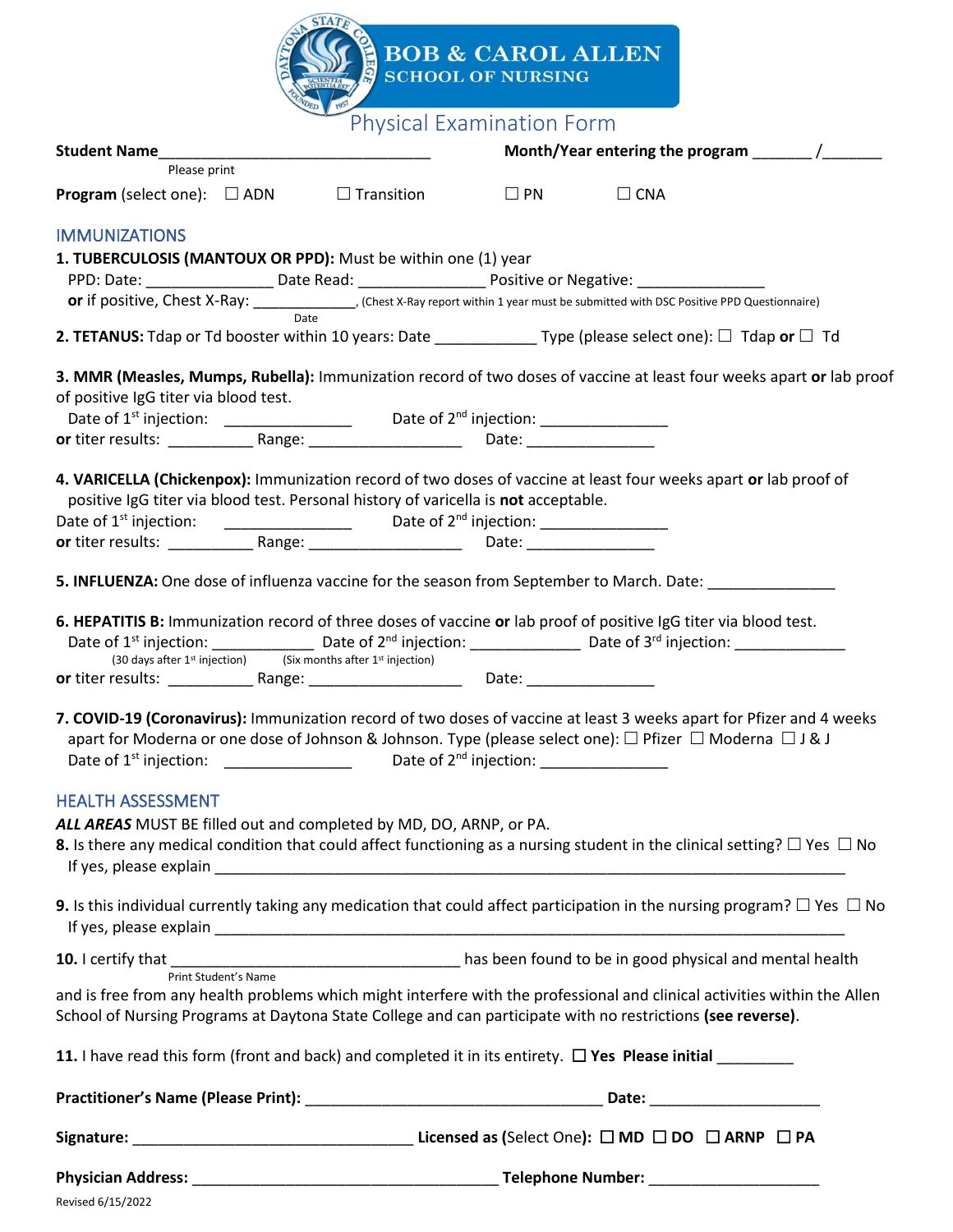# Performance Standards for Daytona State College Allen School of Nursing

Students admitted to the Allen School of Nursing must be able to meet the Performance Standards for admission and progression in nursing courses. All students must be able to continually meet performance standards and functional abilities established to ensure that the objectives of the program are met, and safe, competent patient care is provided. Students are responsible for letting the Allen School of Nursing know prior to the start of the program if accommodations are required and must work with the Counseling & Accessibility Services to receive appropriate accommodations.

The performance standards to safely and effectively function in the nursing program include the ability to:

- 1. Communicate effectively with all members of the health care team including instructors and peers.
- 2. Use monitoring devices (such as cardiac monitors, stethoscopes, blood pressure cuffs, Doppler devices, etc.) and implement those skills required to manipulate any equipment required to meet patient safety or health needs (such as beds, IV poles, IV infusion pumps, fire alarms, etc.).
- 3. Demonstrate stability with physical and psychosocial behavior.
- 4. Assess, plan, implement, and evaluate care for individuals and families.
- 5. Accurately prepare and administer patient/client medications with direct supervision of instructor (ADN students only).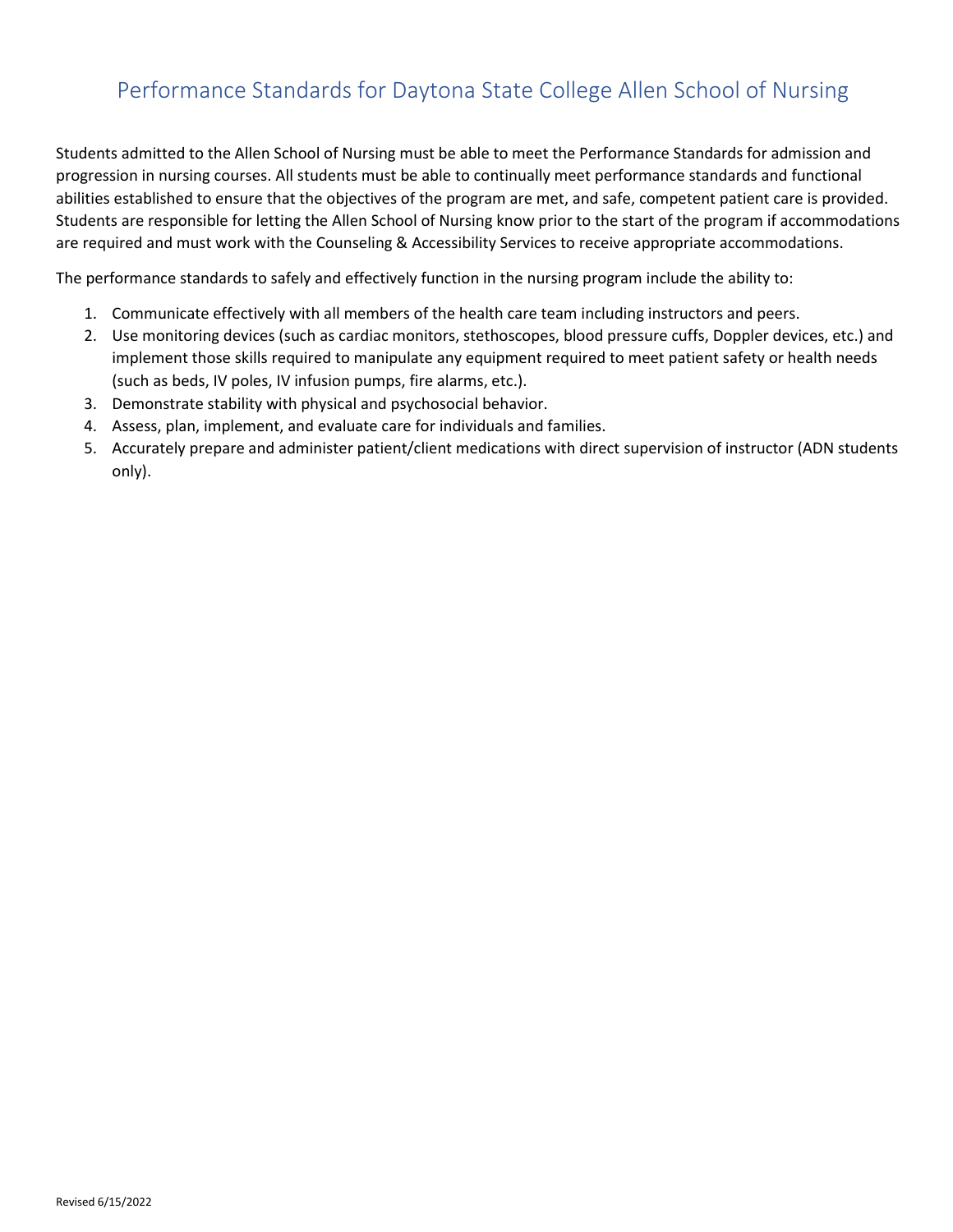# Daytona State College Florida Department of Law Enforcement (FDLE) Background Checks Nursing Assistant Programs

Applicants for Daytona State College's Certified Nursing Assistant Programs must be free of offenses that would disqualify one for employment in a health care or community health setting. This policy is the result of requirements by clinical agencies that must comply with state and federal regulations.

Each applicant must be screened through the Florida Department of Law Enforcement (FDLE) and the Abuse Registry and/or comparable checks from state(s) of prior residence.

Judgments of guilty or pleas of nolo contendere (no contest) to the following crimes will disqualify applicants from entering into the Certified Nursing Assistant Programs:

- **Murder**
- Manslaughter
- Vehicular homicide
- Killing of an unborn child by injury to the mother
- Assault, if the victim of the offense was a minor
- Aggravated assault
- Battery, if the victim of the offense was a minor
- Aggravated battery
- Kidnapping
- False imprisonment
- Sexual battery
- Prohibited acts of persons in familial or custody authority
- **Prostitution**
- Lewd and lascivious behavior
- Lewdness and indecent exposure
- Arson
- Theft, robbery, and related crimes if the offense is a felony
- Fraudulent sale of controlled substances, only if the offense was a felony
- Incest
- Abuse or neglect of a disabled adult or elderly person
- Exploitation of disabled adult or elderly person
- Aggravated child abuse
- Child abuse
- Negligent treatment of children
- Sexual performance by a child
- Obscene literature
- Drug offenses which were a felony, or if the offense involved a minor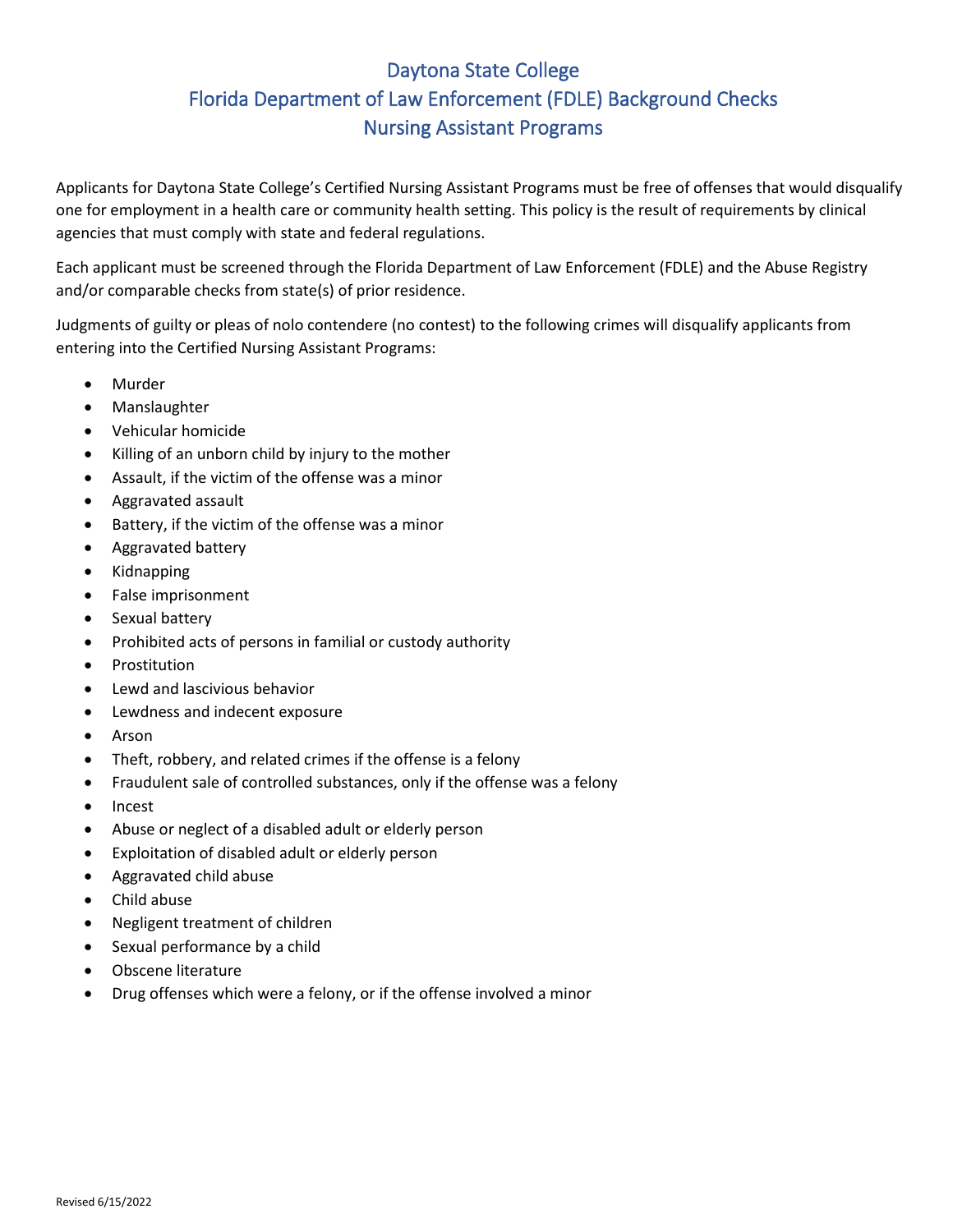**IMPORTANT NOTICE:** Pursuant to Section 456.0635, Florida Statutes, health care boards or the department shall refuse to issue a license, certificate or registration and shall refuse to admit a candidate for examination if the applicant has been:

Each board within the jurisdiction of the department, or the department if there is no board, shall refuse to admit a candidate to any examination and refuse to issue a license, certificate, or registration to any applicant if the candidate or applicant or any principal, officer, agent, managing employee, or affiliated person of the applicant:

(a) Has been convicted of or entered a plea of guilty or nolo contendere to, regardless of adjudication, a felony under chapter 409, chapter 817, or chapter 893, or a similar felony offense committed in another state or jurisdiction, unless the candidate or applicant has successfully completed a drug court program for that felony and provides proof that the plea has been withdrawn or the charges have been dismissed. Any such conviction or plea shall exclude the applicant or candidate from licensure, examination, certification, or registration unless the sentence and any subsequent period of probation for such conviction or plea ended:

- 1. For felonies of the first or second degree, more than 15 years before the date of application.
- 2. For felonies of the third degree, more than 10 years before the date of application, except for felonies of the third degree under s. 893.13(6)(a).
- 3. For felonies of the third degree under s. 893.13(6) (a), more than 5 years before the date of application;

(b) Has been convicted of, or entered a plea of guilty or nolo contendere to, regardless of adjudication, a felony under 21 U.S.C. ss. 801-970, or 42 U.S.C. ss. 1395-1396, unless the sentence and any subsequent period of probation for such conviction or plea ended more than 15 years before the date of the application;

(c) Has been terminated for cause from the Florida Medicaid program pursuant to s. 409.913, unless the candidate or applicant has been in good standing with the Florida Medicaid program for the most recent 5 years;

(d) Has been terminated for cause, pursuant to the appeals procedures established by the state, from any other state Medicaid program, unless the candidate or applicant has been in good standing with a state Medicaid program for the most recent 5 years and the termination occurred at least 20 years before the date of the application; or

(e) Is currently listed on the United States Department of Health and Human Services Office of Inspector General's List of Excluded Individuals and Entities.

For acceptance into the program the student must not have been found guilty, regardless of adjudication, of an offense that would disqualify the student under the same standard(s) set for employment as a CNA in a health care agency. Any student who has been found guilty of, regardless of adjudication, or entered a plea of nolo contendere, or guilty to, any offense under the provisions of Florida Statutes 435.03 or under a similar statute of another jurisdiction will be required to request an **Exemption from Disqualification** from **each** clinical agency the student is assigned.

Exemptions from Disqualification can only be granted through the Department of Health, CNA Registry, 40502 Bald Cypress Way Bin C13, Tallahassee, FL 32399, (850) 245-4567.

While enrolled in Daytona State College Certified Nursing Assistant Programs, the student is responsible for notifying the chair/ assistant chair of any arrests, regardless of adjudication, that occur after acceptance and during enrollment in the program. Failure to promptly notify the chair/ assistant chair shall be grounds for dismissal from the program.